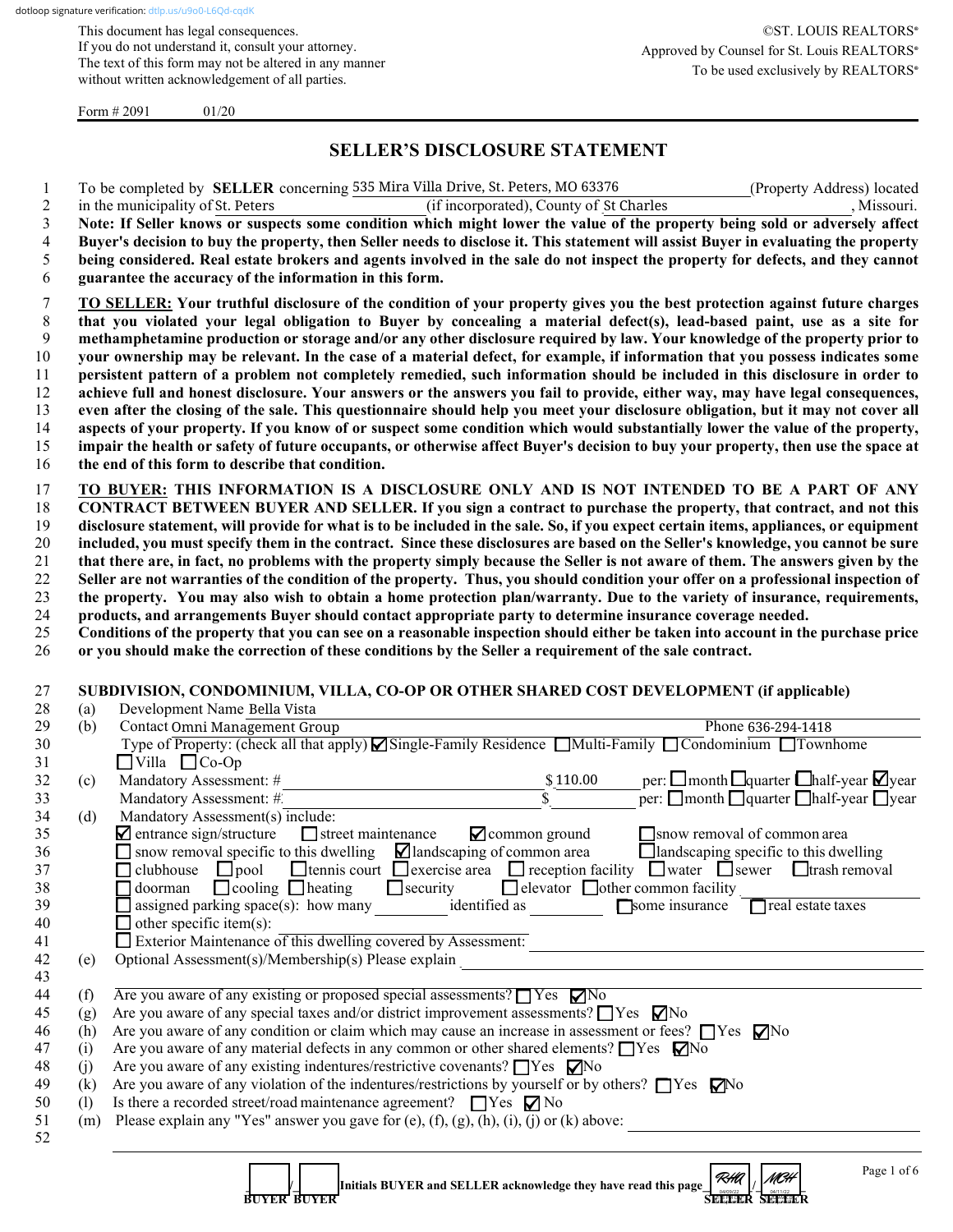dotloop signature verification: [dtlp.us/u9o0-L6Qd-cqdK](https://dtlp.us/u9o0-L6Qd-cqdK)

| 53         |                                                                                                                                                                                                                                               | <b>UTILITIES</b>                                            |                                                                                                                                                                                             |                                                                                                                                             |  |
|------------|-----------------------------------------------------------------------------------------------------------------------------------------------------------------------------------------------------------------------------------------------|-------------------------------------------------------------|---------------------------------------------------------------------------------------------------------------------------------------------------------------------------------------------|---------------------------------------------------------------------------------------------------------------------------------------------|--|
| 54<br>55   | <b>Utility</b>                                                                                                                                                                                                                                | Gas/Propane: Spire Energy                                   | <b>Current Provider</b>                                                                                                                                                                     | if Propane, is tank $\Box$ Owned $\Box$ Leased                                                                                              |  |
| 56         |                                                                                                                                                                                                                                               | Electric: Ameren MO                                         |                                                                                                                                                                                             |                                                                                                                                             |  |
| 57         | Water: City of St. Peters                                                                                                                                                                                                                     |                                                             |                                                                                                                                                                                             |                                                                                                                                             |  |
| 58         | Sewer: City of St. Peters                                                                                                                                                                                                                     |                                                             |                                                                                                                                                                                             |                                                                                                                                             |  |
| 59         |                                                                                                                                                                                                                                               | Trash: City of St. Peters                                   |                                                                                                                                                                                             |                                                                                                                                             |  |
| 60         | Recycle: City of St. Peters<br>Internet:                                                                                                                                                                                                      |                                                             |                                                                                                                                                                                             |                                                                                                                                             |  |
| 61<br>62   | Phone:                                                                                                                                                                                                                                        |                                                             |                                                                                                                                                                                             |                                                                                                                                             |  |
| 63<br>64   | HEATING, COOLING AND VENTILATING (Seller is not agreeing that all items checked are being offered for sale.)<br>Heating Equipment: $\Box$ Forced Air $\Box$ Hot Water Radiators $\Box$ Steam Radiators $\Box$ Radiant $\Box$ Baseboard<br>(a) |                                                             |                                                                                                                                                                                             |                                                                                                                                             |  |
| 65         | (b)                                                                                                                                                                                                                                           |                                                             | Source of heating: □Electric□ Natural Gas □ Propane □ Fuel Oil □ Other                                                                                                                      |                                                                                                                                             |  |
| 66         | (c)                                                                                                                                                                                                                                           |                                                             | Type of air conditioning: $\blacksquare$ Central Electric $\blacksquare$ Central Gas $\blacksquare$ Window/Wall (Number of window units )                                                   |                                                                                                                                             |  |
| 67         | (d)                                                                                                                                                                                                                                           | Areas of house not served by central heating/cooling:       |                                                                                                                                                                                             |                                                                                                                                             |  |
| 68         | (e)                                                                                                                                                                                                                                           |                                                             | Additional: Humidifier Electronic Air Filter Media Filter Attic Fan Dother:                                                                                                                 |                                                                                                                                             |  |
| 69<br>70   | (f)                                                                                                                                                                                                                                           |                                                             |                                                                                                                                                                                             | Are you aware of any problems or repairs needed with any item in this section? $\Box$ Yes $\Box$ No If "Yes", please explain                |  |
| 71         | (g)                                                                                                                                                                                                                                           | Other details:                                              | the control of the control of the control of the control of the control of the control of                                                                                                   | <u> 1980 - Johann Stein, marwolaethau (b. 1980)</u>                                                                                         |  |
| 72         |                                                                                                                                                                                                                                               | <b>FIREPLACE(S)</b>                                         |                                                                                                                                                                                             |                                                                                                                                             |  |
| 73         | (a)                                                                                                                                                                                                                                           |                                                             |                                                                                                                                                                                             | Type of fireplace: UWood Burning UVented Gas Logs UVent Free Gas Logs UWood Burning Stove UNatural Gas UPropane                             |  |
| 74         | (b)                                                                                                                                                                                                                                           | Type of flues/venting:                                      |                                                                                                                                                                                             |                                                                                                                                             |  |
| 75         |                                                                                                                                                                                                                                               |                                                             |                                                                                                                                                                                             | Functional: (properly vented for wood burning and vented gas logs) Number of fireplace(s) Location(s)                                       |  |
| 76<br>77   |                                                                                                                                                                                                                                               |                                                             | $\Box$ Non-Functional: Number of fireplace(s) Location(s) Please explain<br>Are you aware of any problems or repairs needed with any item in this section? Ness No If "Yes", please explain |                                                                                                                                             |  |
| 78         | (c)                                                                                                                                                                                                                                           |                                                             |                                                                                                                                                                                             |                                                                                                                                             |  |
| 79         |                                                                                                                                                                                                                                               |                                                             | PLUMBING SYSTEM, FIXTURES AND EQUIPMENT; POOL/SPA/POND/LAKE/HOT TUB                                                                                                                         |                                                                                                                                             |  |
| 80         | (a)                                                                                                                                                                                                                                           |                                                             | Water Heater: Electric Natural Gas Propane Tankless Other:                                                                                                                                  |                                                                                                                                             |  |
| 81         | (b)                                                                                                                                                                                                                                           | Ice maker supply line: $\blacksquare$ Yes $\blacksquare$ No |                                                                                                                                                                                             |                                                                                                                                             |  |
| 82         | (c)                                                                                                                                                                                                                                           | Jet Tub: $\Box$ Yes $\Box$ No                               |                                                                                                                                                                                             |                                                                                                                                             |  |
| 83<br>84   | (d)                                                                                                                                                                                                                                           | Swimming Pool/Spa/Hot Tub: ■ Yes ØNo                        | (If Yes, attach Form #2180, Pool/Spa/Pond/Lake Addendum to Seller's Disclosure Statement)                                                                                                   |                                                                                                                                             |  |
| 85         | (e)                                                                                                                                                                                                                                           |                                                             | Lawn Sprinkler System: $\Box$ Yes $\Box$ No If yes, date of last backflow device inspection certificate: 3-22-2021                                                                          |                                                                                                                                             |  |
| 86         | (f)                                                                                                                                                                                                                                           |                                                             |                                                                                                                                                                                             | Are you aware of any problems or repairs needed in the plumbing system? $\Box$ Yes $\Box$ No If "Yes", please explain                       |  |
| 87         |                                                                                                                                                                                                                                               |                                                             |                                                                                                                                                                                             |                                                                                                                                             |  |
| 88         |                                                                                                                                                                                                                                               |                                                             | WATER (If well exists, attach Form #2165, Septic/Well Addendum to Seller's Disclosure Statement)                                                                                            |                                                                                                                                             |  |
| 89         |                                                                                                                                                                                                                                               |                                                             | (a) What is the source of your drinking water? $\Box$ Public $\Box$ Community $\Box$ Well $\Box$ Other (explain)<br>(b) If Public, identify the utility company: City of St. Peters         |                                                                                                                                             |  |
| 90<br>91   | (c)                                                                                                                                                                                                                                           |                                                             | Do you have a softener, filter or other purification system? $Yes$ No Dwned Leased/Lease Information                                                                                        |                                                                                                                                             |  |
| 92         | (d)                                                                                                                                                                                                                                           |                                                             |                                                                                                                                                                                             | Are you aware of any problems relating to the water system including the quality or source of water or any components such as               |  |
| 93         |                                                                                                                                                                                                                                               |                                                             | the curb stop box? $\Box$ Yes $\Box$ No If "Yes", please explain                                                                                                                            |                                                                                                                                             |  |
| 94         |                                                                                                                                                                                                                                               |                                                             |                                                                                                                                                                                             | SEWERAGE (If Septic or Aerator exists, attach Form #2165, Septic/Well Addendum to Seller's Disclosure Statement)                            |  |
| 95         | (a)                                                                                                                                                                                                                                           |                                                             |                                                                                                                                                                                             | What is the type of sewerage system to which the house is connected? $\Box$ Public $\Box$ Private $\Box$ Septic $\Box$ Aerator $\Box$ Other |  |
| 96         |                                                                                                                                                                                                                                               | If "Other" please explain                                   | Is there a sewerage lift system? These Mo If "Yes", is it in good working condition? These No                                                                                               |                                                                                                                                             |  |
| 97<br>98   | (b)<br>(c)                                                                                                                                                                                                                                    | When was the septic/aerator system last serviced?           |                                                                                                                                                                                             |                                                                                                                                             |  |
| 99         | (d)                                                                                                                                                                                                                                           |                                                             | Are you aware of any leaks, backups, open drain lines or other problems relating to the sewerage system? TYes Mo                                                                            |                                                                                                                                             |  |
| 100        |                                                                                                                                                                                                                                               | If "Yes", please explain                                    |                                                                                                                                                                                             |                                                                                                                                             |  |
| 101        |                                                                                                                                                                                                                                               |                                                             | APPLIANCES (Seller is not agreeing that all items checked are being offered for sale.)                                                                                                      |                                                                                                                                             |  |
| 102        | (a)                                                                                                                                                                                                                                           |                                                             | Electrical Appliances and Equipment: Ø Electric Stove/Range/Cook top Ø Oven Ø Built-in Microwave Oven                                                                                       |                                                                                                                                             |  |
| 103        |                                                                                                                                                                                                                                               | Dishwasher                                                  | Garbage Disposal<br>Trash Compactor<br>$\blacksquare$ Ceiling Fan(s) $\blacksquare$ Intercom System $\blacksquare$ Central Vacuum System $\blacksquare$ Other                               | $\blacksquare$ Wired smoke alarms $\blacksquare$ Electric dryer (hook up)                                                                   |  |
| 104<br>105 | (b)                                                                                                                                                                                                                                           |                                                             | Gas Appliances & Equipment: <b>Ø</b> Natural Gas □ Propane                                                                                                                                  |                                                                                                                                             |  |
| 106        |                                                                                                                                                                                                                                               |                                                             | □ Oven □ Gas Stove/Range/Cook top □ Exterior Lights □ Barbecue ■ Water heater □ Tankless Water Heater                                                                                       |                                                                                                                                             |  |
| 107        |                                                                                                                                                                                                                                               | $\Box$ Gas dryer (hook up) $\Box$ Other                     |                                                                                                                                                                                             |                                                                                                                                             |  |
| 108        | (c)                                                                                                                                                                                                                                           | Other Equipment: □TV Antenna                                | $\Box$ Cable Wiring $\Box$ Phone Wiring $\Box$ Network/Data Wiring                                                                                                                          |                                                                                                                                             |  |
| 109        |                                                                                                                                                                                                                                               | $\blacktriangleright$ Electric Garage Door Opener(s)        | Number of controls 3                                                                                                                                                                        |                                                                                                                                             |  |
| 110        |                                                                                                                                                                                                                                               |                                                             | Security Alarm System Owned Leased /Lease information:                                                                                                                                      |                                                                                                                                             |  |
|            |                                                                                                                                                                                                                                               |                                                             |                                                                                                                                                                                             | Page 2 of 6<br>RHA<br>MCH                                                                                                                   |  |
|            |                                                                                                                                                                                                                                               |                                                             | Initials BUYER and SELLER acknowledge they have read this page<br><b>BUYER BUYER</b>                                                                                                        | <b>SEEEER SELEER</b>                                                                                                                        |  |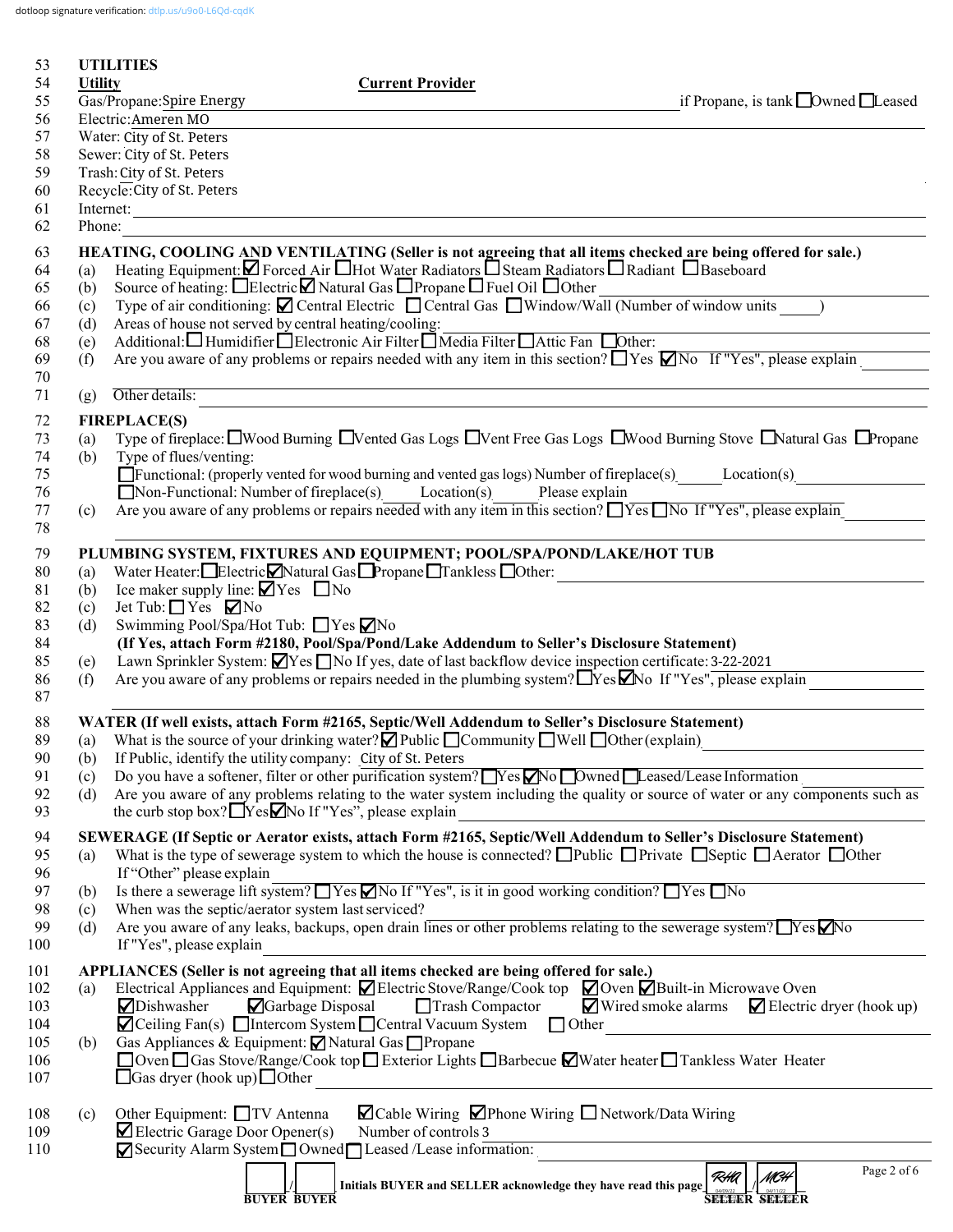|            | ⊠ Satellite Dish © Owned Leased/LeaseInformation:<br>$\Box$ Other:<br>Electronic Pet Fence System Number of Collars:                                                                                                                                                                                                                                                                                                                                                                                                                                                                                                                                                                                                                                                                                                                                                                                                                           |  |  |  |  |
|------------|------------------------------------------------------------------------------------------------------------------------------------------------------------------------------------------------------------------------------------------------------------------------------------------------------------------------------------------------------------------------------------------------------------------------------------------------------------------------------------------------------------------------------------------------------------------------------------------------------------------------------------------------------------------------------------------------------------------------------------------------------------------------------------------------------------------------------------------------------------------------------------------------------------------------------------------------|--|--|--|--|
| (d)        | Are you aware of any items in this section in need of repair or replacement? $\Box$ Yes $\Box$ No If "Yes", please explain                                                                                                                                                                                                                                                                                                                                                                                                                                                                                                                                                                                                                                                                                                                                                                                                                     |  |  |  |  |
|            | <b>ELECTRICAL</b>                                                                                                                                                                                                                                                                                                                                                                                                                                                                                                                                                                                                                                                                                                                                                                                                                                                                                                                              |  |  |  |  |
|            |                                                                                                                                                                                                                                                                                                                                                                                                                                                                                                                                                                                                                                                                                                                                                                                                                                                                                                                                                |  |  |  |  |
|            | Type of service panel: $\Box$ Fuses $\Box$ Circuit Breakers $\Box$ Other:<br>(a) Type of wiring: $\Box$ Copper $\Box$ Aluminum $\Box$ Knob and Tube $\Box$ Unknown                                                                                                                                                                                                                                                                                                                                                                                                                                                                                                                                                                                                                                                                                                                                                                             |  |  |  |  |
| (b)        | Are you aware of any problems or repairs needed in the electrical system? $\Box$ Yes $\Box$ No If "Yes", please explain                                                                                                                                                                                                                                                                                                                                                                                                                                                                                                                                                                                                                                                                                                                                                                                                                        |  |  |  |  |
|            | ROOF, GUTTERS AND DOWNSPOUTS                                                                                                                                                                                                                                                                                                                                                                                                                                                                                                                                                                                                                                                                                                                                                                                                                                                                                                                   |  |  |  |  |
| (a)        | What is the approximate age of the roof? $1.5$ Years. Documented? $\blacksquare$ Yes $\blacksquare$ No                                                                                                                                                                                                                                                                                                                                                                                                                                                                                                                                                                                                                                                                                                                                                                                                                                         |  |  |  |  |
| (b)        | Has the roof ever leaked during your ownership? Yes Mo If "Yes" please explain _______________________________                                                                                                                                                                                                                                                                                                                                                                                                                                                                                                                                                                                                                                                                                                                                                                                                                                 |  |  |  |  |
| (c)        | Has the roof been repaired, recovered or any portion of it replaced or recovered during your ownership? $\blacktriangledown$ Yes $\blacktriangledown$ No If "Yes",<br>please explain Replaced roof in Oct 2020 due to hail damage                                                                                                                                                                                                                                                                                                                                                                                                                                                                                                                                                                                                                                                                                                              |  |  |  |  |
| (d)        | Are you aware of any problems with the roof, gutters or downspouts? Nes No If "Yes", please explain                                                                                                                                                                                                                                                                                                                                                                                                                                                                                                                                                                                                                                                                                                                                                                                                                                            |  |  |  |  |
|            | <b>CONSTRUCTION</b>                                                                                                                                                                                                                                                                                                                                                                                                                                                                                                                                                                                                                                                                                                                                                                                                                                                                                                                            |  |  |  |  |
| (a)        | Are you aware of any problems with the footing, foundation walls, sub-floor, interior and exterior walls, roof construction,                                                                                                                                                                                                                                                                                                                                                                                                                                                                                                                                                                                                                                                                                                                                                                                                                   |  |  |  |  |
|            | decks/porches or other load bearing components? Tyes Mo If "Yes" please describe in detail<br><u> 1980 - Andrea Andrew Maria (b. 1980)</u>                                                                                                                                                                                                                                                                                                                                                                                                                                                                                                                                                                                                                                                                                                                                                                                                     |  |  |  |  |
|            | (b) Are you aware of any repairs to any of the building elements listed in (a) above? Nes Mo If "Yes", please describe the                                                                                                                                                                                                                                                                                                                                                                                                                                                                                                                                                                                                                                                                                                                                                                                                                     |  |  |  |  |
|            | location, extent, date and name of the person/company who did the repair or control effort<br><u> 1980 - Andrea Station Books, amerikansk politik (d. 1980)</u>                                                                                                                                                                                                                                                                                                                                                                                                                                                                                                                                                                                                                                                                                                                                                                                |  |  |  |  |
| (c)        | Are you aware that any of the work in (b) above was completed without required permits? $\Box$ Yes $\Box$ No                                                                                                                                                                                                                                                                                                                                                                                                                                                                                                                                                                                                                                                                                                                                                                                                                                   |  |  |  |  |
| (d)        | List all significant additions, modifications, renovations, & alterations to the property during your ownership:                                                                                                                                                                                                                                                                                                                                                                                                                                                                                                                                                                                                                                                                                                                                                                                                                               |  |  |  |  |
| (e)        | Were required permits obtained for the work in (d) above? $\Box$ Yes $\Box$ No                                                                                                                                                                                                                                                                                                                                                                                                                                                                                                                                                                                                                                                                                                                                                                                                                                                                 |  |  |  |  |
|            | <b>BASEMENT AND CRAWL SPACE (Complete only if applicable)</b>                                                                                                                                                                                                                                                                                                                                                                                                                                                                                                                                                                                                                                                                                                                                                                                                                                                                                  |  |  |  |  |
| (a)        | $\Box$ Sump pit $\Box$ Sump pit and pump                                                                                                                                                                                                                                                                                                                                                                                                                                                                                                                                                                                                                                                                                                                                                                                                                                                                                                       |  |  |  |  |
|            |                                                                                                                                                                                                                                                                                                                                                                                                                                                                                                                                                                                                                                                                                                                                                                                                                                                                                                                                                |  |  |  |  |
|            | Type of foundation: $\bigcirc$ Concrete Stone □ Cinder Block ■ Wood                                                                                                                                                                                                                                                                                                                                                                                                                                                                                                                                                                                                                                                                                                                                                                                                                                                                            |  |  |  |  |
| (b)<br>(c) | describe in detail                                                                                                                                                                                                                                                                                                                                                                                                                                                                                                                                                                                                                                                                                                                                                                                                                                                                                                                             |  |  |  |  |
|            |                                                                                                                                                                                                                                                                                                                                                                                                                                                                                                                                                                                                                                                                                                                                                                                                                                                                                                                                                |  |  |  |  |
| (d)        | Are you aware of any repairs or other attempts to control any water or dampness problem in the basement or crawl space?                                                                                                                                                                                                                                                                                                                                                                                                                                                                                                                                                                                                                                                                                                                                                                                                                        |  |  |  |  |
|            | effort                                                                                                                                                                                                                                                                                                                                                                                                                                                                                                                                                                                                                                                                                                                                                                                                                                                                                                                                         |  |  |  |  |
|            |                                                                                                                                                                                                                                                                                                                                                                                                                                                                                                                                                                                                                                                                                                                                                                                                                                                                                                                                                |  |  |  |  |
|            | PESTS OR TERMITES/WOOD DESTROYING INSECTS                                                                                                                                                                                                                                                                                                                                                                                                                                                                                                                                                                                                                                                                                                                                                                                                                                                                                                      |  |  |  |  |
| (a)        | Are you aware of any pests or termites/wood destroying insects impacting the property and improvements? $\Box$ Yes $\Box$ No                                                                                                                                                                                                                                                                                                                                                                                                                                                                                                                                                                                                                                                                                                                                                                                                                   |  |  |  |  |
| (b)        | Are you aware of any uncorrected damage to the property caused by pests or termites/wood destroying insects? $\Box$ Yes $\Box$ No<br>Is your property currently under a warranty contract by a licensed pest/termite control company? $\Box$ Yes $\Box$ No                                                                                                                                                                                                                                                                                                                                                                                                                                                                                                                                                                                                                                                                                     |  |  |  |  |
| (c)<br>(d) | Are you aware of any pest/termite control reports for the property? $\Box$ Yes $\nabla$ No                                                                                                                                                                                                                                                                                                                                                                                                                                                                                                                                                                                                                                                                                                                                                                                                                                                     |  |  |  |  |
| (e)        | Are you aware of any pest/termite control treatments to the property? $\Box$ Yes $\Box$ No                                                                                                                                                                                                                                                                                                                                                                                                                                                                                                                                                                                                                                                                                                                                                                                                                                                     |  |  |  |  |
| (f)        |                                                                                                                                                                                                                                                                                                                                                                                                                                                                                                                                                                                                                                                                                                                                                                                                                                                                                                                                                |  |  |  |  |
|            | <b>SOIL AND DRAINAGE</b>                                                                                                                                                                                                                                                                                                                                                                                                                                                                                                                                                                                                                                                                                                                                                                                                                                                                                                                       |  |  |  |  |
| (a)        | Are you aware of any fill, expansive soil or sinkholes on the property or that may affect the property? $\Box$ Yes $\Box$ No                                                                                                                                                                                                                                                                                                                                                                                                                                                                                                                                                                                                                                                                                                                                                                                                                   |  |  |  |  |
| (b)        |                                                                                                                                                                                                                                                                                                                                                                                                                                                                                                                                                                                                                                                                                                                                                                                                                                                                                                                                                |  |  |  |  |
|            | property? $\Box$ Yes $\nabla$ No                                                                                                                                                                                                                                                                                                                                                                                                                                                                                                                                                                                                                                                                                                                                                                                                                                                                                                               |  |  |  |  |
| (c)        | the property? $\Box$ Yes $\Box$ No                                                                                                                                                                                                                                                                                                                                                                                                                                                                                                                                                                                                                                                                                                                                                                                                                                                                                                             |  |  |  |  |
| (d)        |                                                                                                                                                                                                                                                                                                                                                                                                                                                                                                                                                                                                                                                                                                                                                                                                                                                                                                                                                |  |  |  |  |
|            |                                                                                                                                                                                                                                                                                                                                                                                                                                                                                                                                                                                                                                                                                                                                                                                                                                                                                                                                                |  |  |  |  |
| (e)        | Are you aware of any dampness, water accumulation or leakage, in the basement or crawl space? No If "Yes", please<br>$\Box$ Yes $\Box$ No If "Yes", please describe the location, extent, date and name of the person/company who did the repair or control<br>Are you aware of any soil, earth movement, flood, drainage or grading problems on the property or that may affect the<br>Are you aware of any past, present or proposed mining, strip-mining, or any other excavations on the property or that may affect<br>Are you aware of any Post-construction Stormwater Best Management Practices (BMPs) on the property? (BMPs are private<br>stormwater management facilities which include a recorded formal Maintenance Agreement with the Metropolitan Sewer District,<br>e.g. retention ponds, rain gardens, sand filters, permeable pavement) $\Box$ Yes $\nabla$ No<br>Please explain any "Yes" answers you gave in this section |  |  |  |  |

 **\_\_\_\_\_\_\_/\_\_\_\_\_\_\_ Initials BUYER and SELLER acknowledge they have read this page\_[\\_\\_\\_\\_\\_\\_\\_](https://dtlp.us/u9o0-L6Qd-cqdK)/[\\_\\_\\_\\_\\_\\_\\_](https://dtlp.us/u9o0-L6Qd-cqdK)\_ BUYER BUYER SELLER SELLER SELLER SELLER SELLER SELLER SELLER** RHA<br>ELIFE *mch*<br>Sener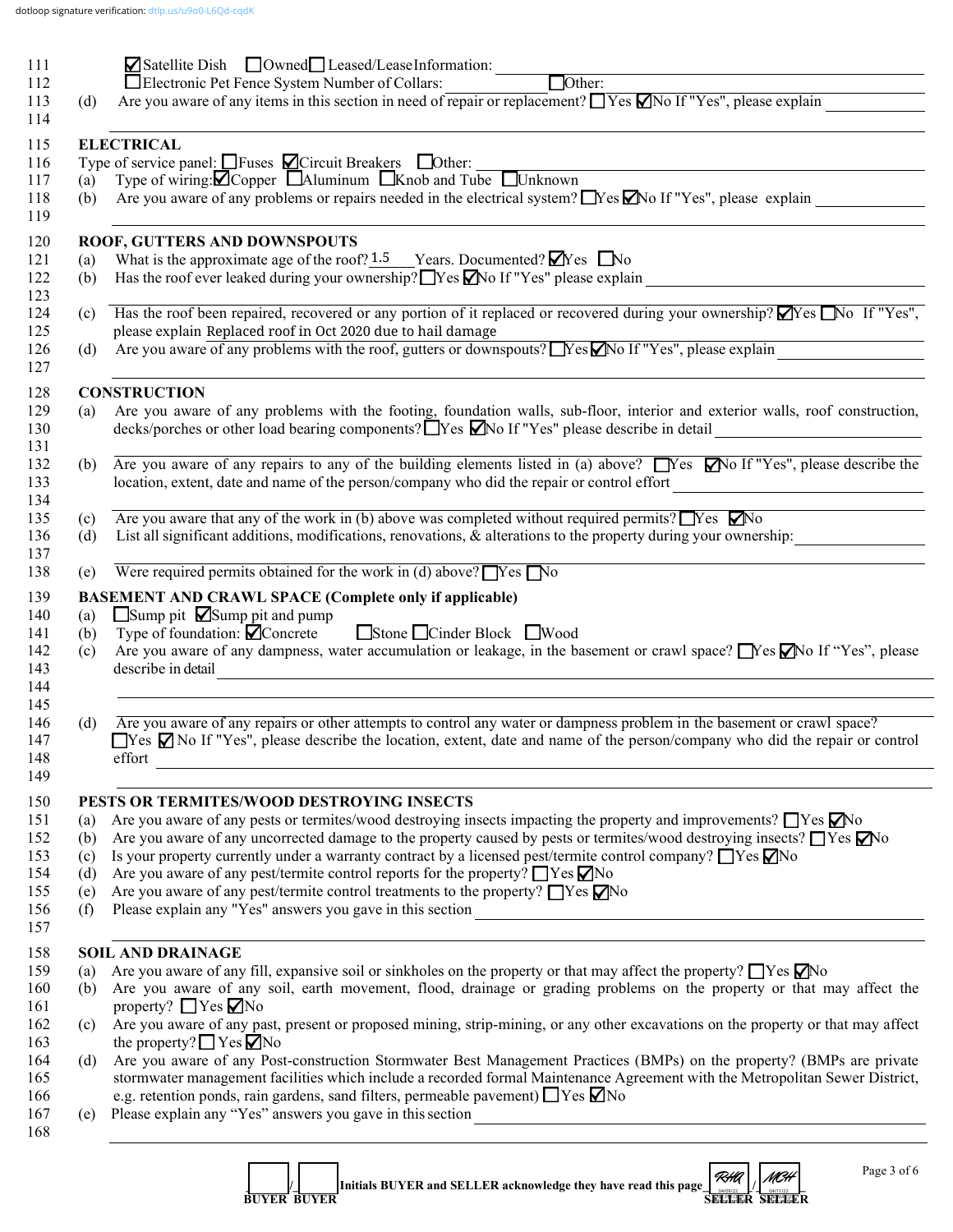# 169 **HAZARDOUS SUBSTANCES/OTHER ENVIRONMENTAL CONCERNS**<br>170 (a) Lead: (Note: Production of lead-based naint was banned in 1978, See Disclose

| (a) Lead: (Note: Production of lead-based paint was banned in 1978. See Disclosure of Information and Acknowledgement Lead Based                                                                                                                                   |
|--------------------------------------------------------------------------------------------------------------------------------------------------------------------------------------------------------------------------------------------------------------------|
| (1) Are you aware of the presence of any lead hazards (such as paint, water supply lines, etc.) on the property? $\Box$ Yes $\Box$ No                                                                                                                              |
|                                                                                                                                                                                                                                                                    |
| (3) Are you aware if the property has been tested for lead? $\Box$ Yes $\Box$ No If "Yes", please give date performed, type of test and test                                                                                                                       |
| results<br>(4) Please explain any "Yes" answers you gave in this section                                                                                                                                                                                           |
|                                                                                                                                                                                                                                                                    |
| (1) Are you aware of the presence of asbestos materials on the property, such as roof shingles, siding, insulation, ceiling, flooring,                                                                                                                             |
| (3) Are you aware if the property has been tested for the presence of asbestos? $\Box$ Yes $\Box$ No If "Yes", please give date performed,                                                                                                                         |
| (4) Please explain any "Yes" answers you gave in this section<br><u> 1989 - Andrea Santa Andrea Andrea Santa Andrea Andrea Andrea Andrea Andrea Andrea Andrea Andrea Andrea Andre</u>                                                                              |
|                                                                                                                                                                                                                                                                    |
|                                                                                                                                                                                                                                                                    |
|                                                                                                                                                                                                                                                                    |
| (3) Are you aware if the property has ever been tested for the presence of mold? These $\Box$ No If "Yes", please give date performed,                                                                                                                             |
| type of test and test results<br>(4) Please explain any "Yes" answers you gave in this section                                                                                                                                                                     |
|                                                                                                                                                                                                                                                                    |
| (1) Are you aware if the property has been tested for radon gas? $\Box$ Yes $\Box$ No If "Yes", please give date performed, type of test                                                                                                                           |
| (2) Are you aware if the property has ever been mitigated for radon gas? No If "Yes", please provide the date and name<br><u> 1989 - Johann Stoff, deutscher Stoffen und der Stoffen und der Stoffen und der Stoffen und der Stoffen und der</u>                   |
|                                                                                                                                                                                                                                                                    |
| Are you aware if the property is or was used as a lab, production or storage site for methamphetamine or was the residence of                                                                                                                                      |
| Are you aware of any permitted or unpermitted solid waste disposal site or demolition landfill on the property? $\Box$ Yes $\Box$ No<br>If "Yes", Section 260.213 RSMo requires you to disclose the location of any such site on the property. Please provide such |
| Note: If Seller checks "Yes", Buyer may be assuming liability to the State for any remedial action at the property.                                                                                                                                                |
|                                                                                                                                                                                                                                                                    |
| Have you ever received a report stating affirmatively that the property is or was previously contaminated with radioactive<br>material or other hazardous material? $\Box$ Yes $\Box$ No If "Yes", Section 442.055 RSMo requires you to disclose such knowledge    |
|                                                                                                                                                                                                                                                                    |
| Are you aware of any other environmental concerns that may affect the property such as polychlorinated biphenyls (PCB's),<br>electro-magnetic fields (EMF's), underground fuel tanks, unused septic or storage tanks, etc.? ■ Yes No If "Yes", please              |
|                                                                                                                                                                                                                                                                    |
|                                                                                                                                                                                                                                                                    |
| Are you aware of any rights of way, unrecorded easements, or encroachments, which affect the property? $\Box$ Yes $\Box$ No                                                                                                                                        |
| Do you have a survey of the property? $\Box$ Yes $\Box$ No (If "Yes", please attach) Does it include all existing improvements on the                                                                                                                              |
| (e) Are you aware of any violations of local, state, or federal laws/regulations, including zoning, relating to the property? $\Box$ Yes $\Box$ No<br><u> 1980 - John Stone, Amerikaansk politiker (</u>                                                           |
|                                                                                                                                                                                                                                                                    |

**BUYER BUYER SELLER SELLER SELLER SELLER SELLER SELLER SELLER SELLER SELLER**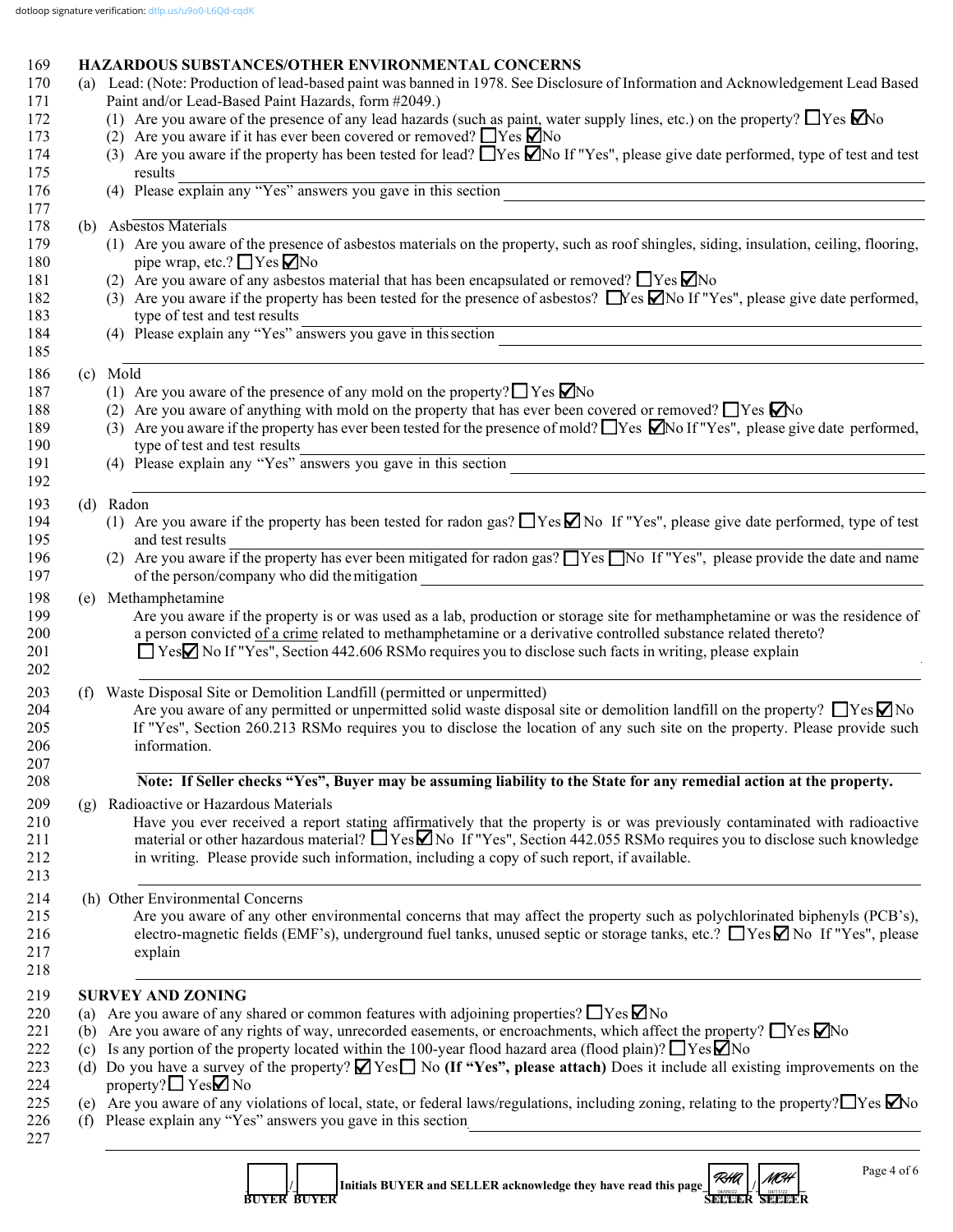| 228<br>229 |     | <b>INSURANCE</b><br>Are you aware of any claims that have been filed for damages to the property? $\Box$ Yes $\Box$ No If "Yes", please provide the following |
|------------|-----|---------------------------------------------------------------------------------------------------------------------------------------------------------------|
| 230        |     | information: date of claim, description of claim, repairs and/or replacements completed Roof replacement claim on Sep. 4, 2020 due                            |
| 231        |     |                                                                                                                                                               |
| 232<br>233 |     |                                                                                                                                                               |
|            |     |                                                                                                                                                               |
| 234        |     | <b>MISCELLANEOUS</b>                                                                                                                                          |
| 235        |     | (a) The approximate age of the residence is 9-10 vears. The Seller has occupied the property from 10/01/2013<br>to Now                                        |
| 236        |     | (b) Has the property been continuously occupied during the last twelve months? $\Box$ Yes $\Box$ No If "No", please explain                                   |
| 237        |     |                                                                                                                                                               |
| 238        | (c) | Is the property located in an area that requires any compliance inspection(s) including municipality, conservation, fire district or                          |
| 239        |     | any other required governmental authority? $\Box$ Yes $\Box$ No If "Yes", please explain                                                                      |
| 240        |     |                                                                                                                                                               |
| 241        | (d) | Is the property located in an area that requires any specific disclosure(s) from the city or county? $\Box$ Yes $\Box$ No If "Yes", please                    |
| 242        |     | explain                                                                                                                                                       |
| 243        | (e) | Is the property designated as a historical home or located in a historic district? $\Box$ Yes $\Box$ No If "Yes", please explain                              |
| 244        |     |                                                                                                                                                               |
| 245        | (f) | Is property tax abated? $\Box$ Yes $\Box$ No Expiration date<br>Attach documentation from taxing authority.                                                   |
| 246        | (g) | Are you aware of any pets having been kept in or on the property? $\Box$ Yes $\Box$ No If "Yes" please explain We had a little dog until                      |
| 247        |     |                                                                                                                                                               |
|            |     | Is the Buyer being offered a protection plan/home warranty at closing at Seller's expense? TYes $\Box$ No (If "Yes", please attach)                           |
| 248        | (h) |                                                                                                                                                               |
| 249        | (i) | Are you aware of any inoperable windows or doors, broken thermal seals, or cracked/broken glass? $\Box$ Yes $\Box$ No                                         |
| 250        | (i) | Are you aware if carpet has been laid over a damaged wood floor? $\Box$ Yes $\nabla$ No                                                                       |
| 251        | (k) | Are you aware of any existing or threatened legal action affecting the property? $\Box$ Yes $\Box$ No                                                         |
| 252        | (1) | Are you aware of any consent required of anyone other than the signer(s) of this form to convey title to the property? Thes $\Box$ No                         |

253 (m) Please explain any "Yes" answers you gave for (i), (j), (k), or (l) above

#### 255 **Additional Comments:**

| This was a Payne model home for the new subdivision, and it has substantial upgrades throughout the house. |
|------------------------------------------------------------------------------------------------------------|
|                                                                                                            |
|                                                                                                            |
|                                                                                                            |
|                                                                                                            |
|                                                                                                            |
|                                                                                                            |

 $254$ 

261 Seller attaches the following document(s): \_\_\_\_\_\_\_\_\_\_\_\_\_\_\_\_\_\_\_\_\_\_\_\_\_\_\_\_\_\_\_\_\_\_